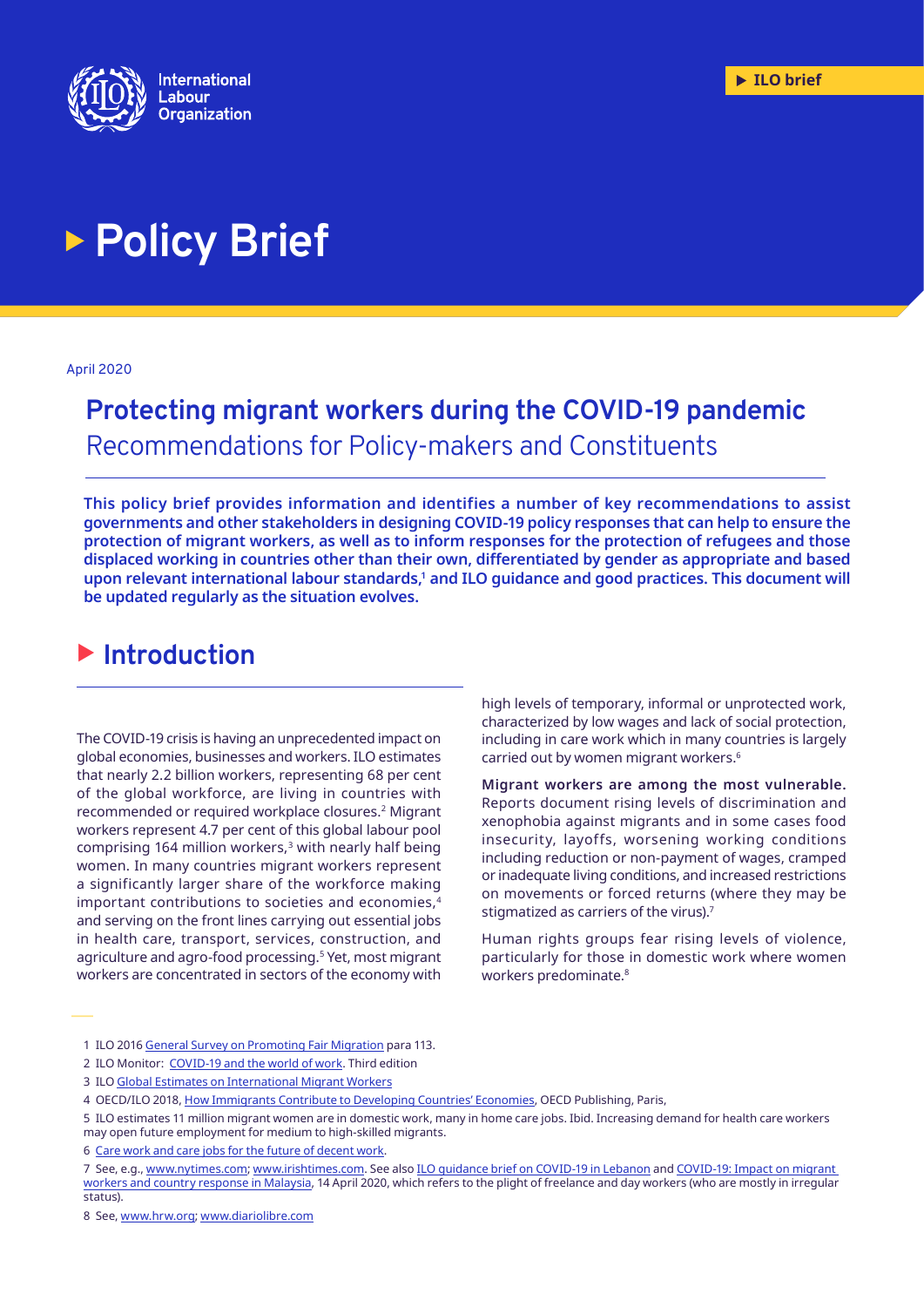Migrant workers are often first to be laid-off but last to gain access to testing or treatment in line with nationals. They are often excluded from national COVID-19 policy responses, such as wage subsidies, unemployment benefits or social security and social protection measures. Where access to COVID-19 testing or medical treatment is available, they may not come forward due to fear of detention or deportation, especially those in an irregular status. In the case of domestic workers, home-based workers, agricultural workers and others in the informal economy, exclusion in many countries stems from the fact that labour law does not regard them as workers.

In some cases, travel restrictions have trapped migrants in countries of destination with few options to return home. Layoffs of migrant workers not only often lead to income losses but also the expiration of visa or work permits, putting migrants into undocumented or irregular status. Travel restrictions have also meant that many migrant workers have been prevented from taking up employment abroad for which they have contracts, and for which many may have paid high recruitment fees and costs. This, in turn, can lead to further irregular movements, potential debt bondage and human trafficking. Loss of income is also resulting in a collapse in money sent home by migrant workers, with remittances expected to decrease by almost USD \$110bn this year.<sup>9</sup>

# ▶ Key considerations to ensure **rights-based, gender-sensitive policy responses**

The current COVID-19 economic impacts on migrant workers and government responses are dynamic and differ depending on country and region. As economic opportunities decrease, overall labour demand for migrant workers is contracting in some sectors while expanding in others such as health care and seasonal agriculture. As many of the jobs available in these sectors are in temporary, informal or unprotected work, monitoring the social and economic impacts to migrant workers will be ever more important in addressing their specific vulnerabilities, and protecting their rights. Monitoring will also help meet labour market needs in the short and longer term.

The impacts on women migrant workers appear to be compounded as they are over-represented in the informal economy and among undocumented workers in many countries. Women migrant workers employed

as front-line health and care workers are in a particularly high-risk group for COVID-19. Further, those who experience increased levels of violence or harassment – in accommodation, at work, in quarantine facilities, or upon retrenchment and return home – now have fewer options for support services. Globally, many support services for migrant workers and particularly addressing violence against women have been forced to downscale, close, or are online/phone-only models.

Gender-sensitive, rights-based policies and measures can help to prevent human and labour rights abuses in the immediate term, reduce the recovery cost for businesses, when the economy will rebound, and preserve the livelihood and social benefits of migrant workers and their families in the medium-to-long term. Cooperation with Ministries of Labour and all relevant ministries and stakeholders is key. Moreover, by including men and women migrant workers in national COVID-19 responses, countries can better protect the health and safety of all workers and prevent the spread of the pandemic. Inclusion of migrant workers will help reduce the risk that migrants will be left further behind once the pandemic subsides.

Three areas of action are key: migrant workers' inclusion in national COVID-19 responses; bilateral cooperation between countries of origin and destination; and social dialogue and full involvement of employers' and workers' organizations in the development of COVID-19 responses. These are also relevant to inform responses in the protection of refugees and other displaced persons.

### Migrant workers' inclusion in national COVID-19 policy responses can help to ensure the realization of equality and social justice

**Include migrant workers in national income and related policy responses:** Lack of income security creates an incentive to work while sick and increases public health risks of further spreads of COVID-19. Governments should include consistently and systematically migrant workers as a target population in their COVID-19 responses, with particular attention to the needs of women migrant workers, including increased risks of violence in lockdown and in quarantine.10 Policy responses based upon monitoring, sex-disaggregated data and impact assessment can support more evidence-based financial support and economic policy measures, including in considering cash transfers for migrant workers losing their livelihood as a result of COVID-19.11

11 ILO member States adopted useful guidance in this respect, see Medical Care and Sickness Benefits Convention, 1969 (No. 130), and Medical Care and Sickness Benefits Recommendation, 1969 (No. 134)

<sup>9</sup> [www.worldbank.org](https://www.worldbank.org/en/news/press-release/2020/04/22/world-bank-predicts-sharpest-decline-of-remittances-in-recent-history)

<sup>10</sup> Rates of domestic violence are increasing during the pandemic as they tend to during emergencies: [www.channelnewsasia.com;](https://www.channelnewsasia.com/news/commentary/coronavirus-covid-19-family-violence-abuse-women-self-isolation-12575026) [www.](https://www.theglobeandmail.com/world/article-domestic-violence-reports-rise-in-china-amid-covid-19-lockdown/) [theglobeandmail.com;](https://www.theglobeandmail.com/world/article-domestic-violence-reports-rise-in-china-amid-covid-19-lockdown/) [www.themarshallproject.org](https://www.themarshallproject.org/2020/04/22/is-domestic-violence-rising-during-the-coronavirus-shutdown-here-s-what-the-data-shows).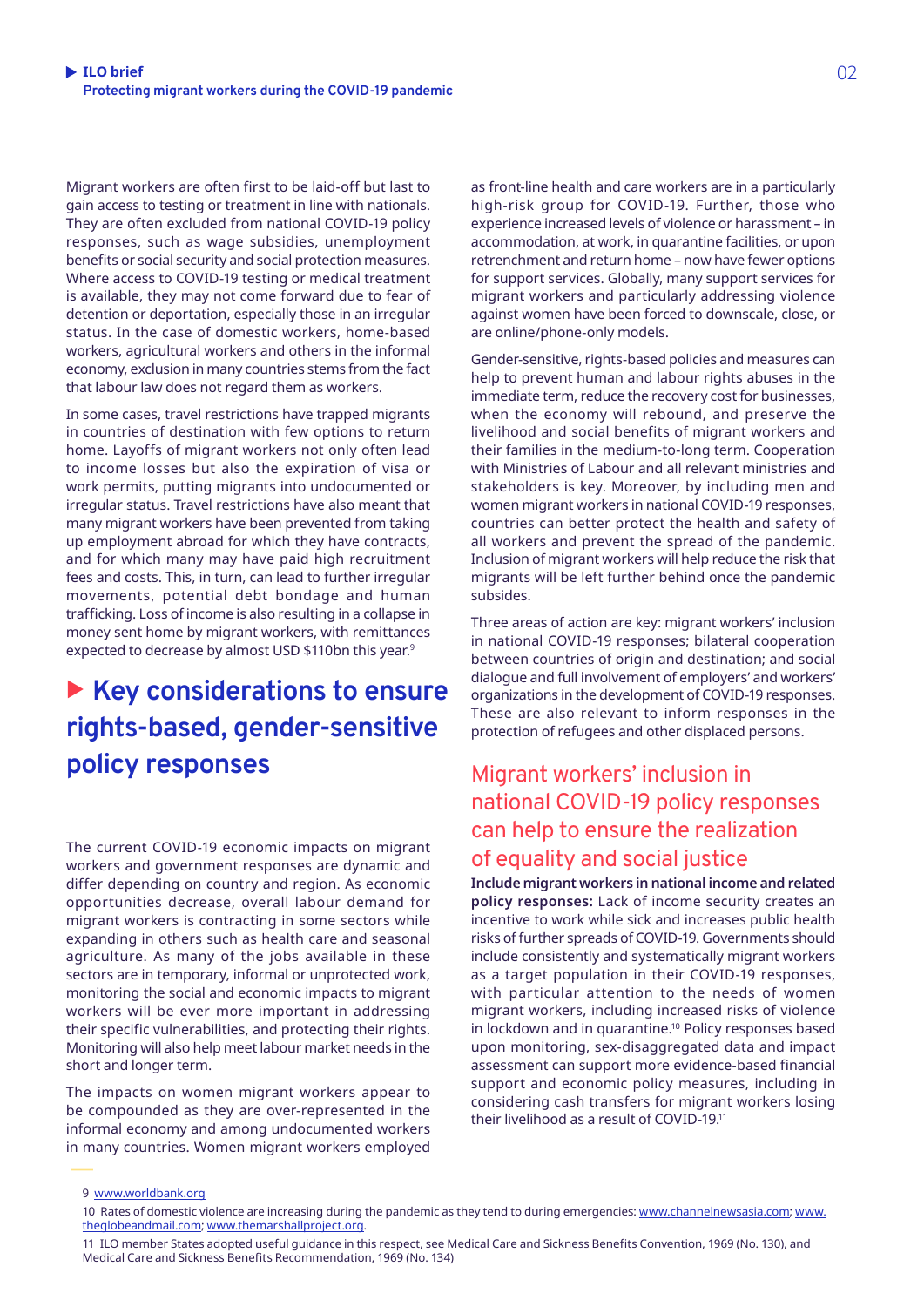A number of countries and local governments have begun to establish more comprehensive measures to support migrant workers who experience significant income losses during the pandemic, in line with national workers. For example, Brazil established a support programme for the unemployed to face the COVID-19 emergency where migrants and refugees, as well as informal workers, can also benefit. Chile established a programme on the COVID-19 Emergency Stipend (Bono de Emergencia COVID-19) for vulnerable families that targets migrants in regular status in the country. New Zealand has made its Wage Subsidy Scheme available to migrants, among other countries, such as Tunisia.12

In California, a new fund that may reach USD125 million is being established to provide income support to migrant workers irrespective of their status.13

**Extend access to health services and social protection coverage to migrant workers.** Migrant workers should be integrated into risk pooling mechanisms, in line with nationals, to ensure social insurance and universality of coverage and solidarity in financing.14 Sickness-related benefits can help to protect both migrant workers and their host communities.

A number of countries have taken measures to ensure migrant workers are included in national social protection schemes, and have free access to testing and screening irrespective of their status. Portugal, for example, has adopted provisions to treat migrants as permanent residents during the pandemic to ensure they have access to public services, including National Health Services.15 Among others, Qatar, Saudi Arabia<sup>16</sup> and Malaysia<sup>17</sup> provide free screening and testing for migrant workers.18 **International labour standards provide a foundation for policy responses that are inclusive, sustainable and equitable**

International labour standards and fundamental rights are the foundation for fair and effective policy responses, providing "a decent work compass for COVID-19 responses that can help government agencies and other stakeholders ensure rights-based approaches are utilized in the protection of men and women migrant workers. Migrants and refugees face similar obstacles to the realization of their rights in the workplace, and both are covered by international labour standards." ([ILO Standards and COVID 19\)](https://www.ilo.org/global/standards/WCMS_739937/lang--en/index.htm)

Refugees, such as camp settings, may face more acute risks of health and livelihood impacts from the pandemic, and special considerations should be given to their situation. As a member of the Executive Committee of the UN Network on Migration, ILO contributed to global guidance issued by the World Health Organization on Preparedness, prevention and control of Coronavirus disease for refugees and migrants in noncamp setting. It complements further guidance by UNHCR on key protection messages, and the IASC, Interim Guidance on Scaling-up COVID-19 Outbreak in Readiness and Response Operations in Camps and Camp-like Settings.

#### 13 [www.gov.ca.gov](https://www.gov.ca.gov/2020/04/15/governor-newsom-announces-new-initiatives-to-support-california-workers-impacted-by-covid-19/)

14 The costs of access to affordable health care should be borne collectively through broad risk pooling mechanisms and should be financed "by regular periodical payments which may take the form of social insurance contributions or of taxes, or of both".

15 [www.schengenvisainfo.com](https://www.schengenvisainfo.com/news/portugal-grants-migrants-and-asylum-seekers-full-citizenship-rights-during-covid-19/). Poland and Belgium also extended visas for migrants in limited duration.

16 [www.al-monitor.com](https://www.al-monitor.com/pulse/originals/2020/03/saudi-arabia-coronavirus-treatment-pay-health-covid19.html)

17 [www.ilo.org](https://www.ilo.org/asia/publications/WCMS_741512/lang--en/index.htm)

18 [www.al-monitor.com](https://www.al-monitor.com/pulse/originals/2020/03/saudi-arabia-coronavirus-treatment-pay-health-covid19.html)

<sup>12</sup> New Zealand: [www.employment.govt.nz](https://www.employment.govt.nz/leave-and-holidays/other-types-of-leave/coronavirus-workplace/wage-subsidy/); Qatar Development Bank (QDB) launched the National Guarantee Programme of QAR 3bn (USD825m) that provides guarantees to local banks to grant interest-free loans to private companies to support wage payments and rents which could benefit migrant workers. [www.thepeninsulaqatar.com.](https://www.thepeninsulaqatar.com/article/08/04/2020/QIB-rolls-out-Qatar%E2%80%99s-NRGP-to-support-private-sector) The Tunisian Ministry of Social Affairs issued recommendations to employers and government institutions, and landlords, for fair and humane treatment of sub-Saharan migrants and confirmed the availing of In-kind and financial grants to vulnerable migrants; support to CSOs; and waivers for expiry of work and immigration permits, Ministry of Social Affairs, Note on the situation of migrants in Tunisia, 7 April 2020.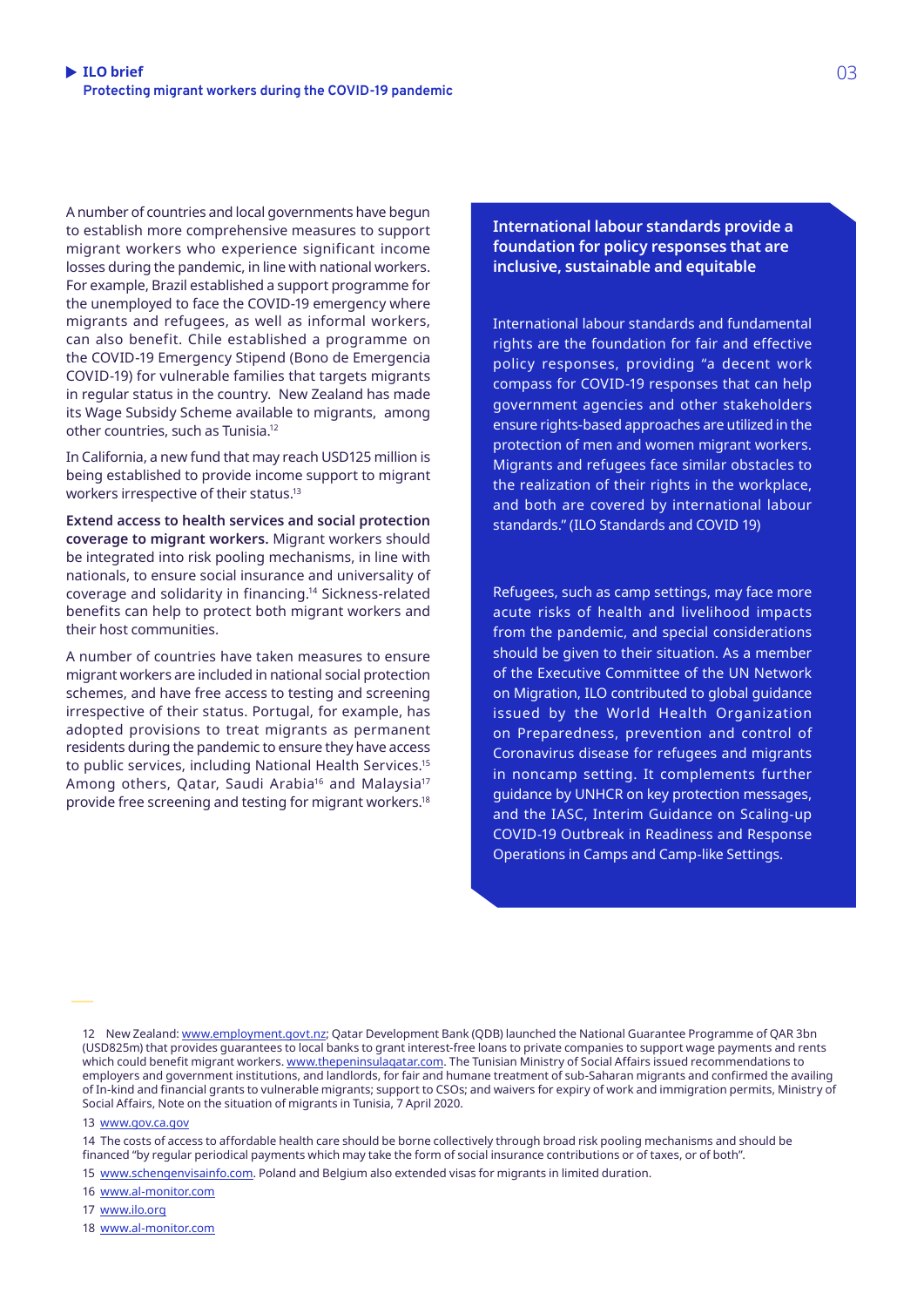**Provide adequate and accessible information.** Effectiveness of communication should be improved regarding health and safety in the community and within the workplace, including between employers' and workers' organizations. In some countries, ILO is supporting Migrant Worker Resource Centres and partners to provide relevant information to migrant workers and their communities on a range of issues, including assistance on COVID-19 related issues, legal assistance to migrant workers suffering labour rights violations, trainings and materials on health and safety, including masks and hand sanitizers.19

**Ensure migrant workers have regular status or do not fall into irregular status:** Special measures to facilitate extension of visas, amnesties, work or residence permit renewals can contribute to ensuring both access to essential services for migrant workers and continuity in their contributions to the workforce in regular status, avoiding an increase in irregularity. The Government of Italy is considering regularizing the status of about 200,000 migrants because of the shortage of labour as a result of the closure of its borders.20 Some countries have already extended migrant working visas, or amnesties and taken other steps to alleviate constraints faced by migrant workers and their families living in countries of destination (e.g., Bahrain, <sup>21</sup> Kenya, <sup>22</sup> Kuwait, <sup>23</sup> Lebanon, <sup>24</sup>

Morocco, South Africa,<sup>25</sup> Thailand,<sup>26</sup> United Arab Emirates (UAE)27).

#### **Address the special hazards of migrant workers living in communal or worksite housing**

In some cases, migrant workers reside in dedicated dormitories and temporary migrant reception or training centres, immigration detention centres, makeshift camps or communal living conditions. In addition to longer-term housing of migrant workers in dormitories, for example in Singapore,28 migrant workers stay in such facilities temporarily. These include migrants who may have just arrived before COVID-19, refugees who applied for asylum or migrants who are awaiting issue of residence/ work permits, those seeking family reunification, those in transit and others. The living conditions in residences are more often cramped, require sharing of washrooms, cooking and dining facilities, and are otherwise inadequate to limit the spread of COVID-19, a potential hazard for those in such facilities or nearby. Governments and employers should ensure that in dormitory or communal accommodations basic utilities are functional and available during factory shut-downs (water, sanitation, food, storage, heat). Migrant workers should also have access to adequate quarantine areas with sufficient health, sanitation and logistics personnel.<sup>29</sup>

19 For example, in Thailand, ILO supports MAP Foundation, HomeNet and the Human Right and Development Foundation (HRDF) in their running MRCs in Chiang Mai, Bangkok and Mae Sot respectively, which provide information to migrant workers and their communities on a range of issues, including COVID-19, and legal assistance to migrant workers suffering labour rights violations. In partnership with the Raks Thai Foundation, ILO is conducting trainings and disseminating COVID-19 information and PPE among Cambodian migrant workers, particularly women, in Rayong and Chonburi. Provision has been made for masks, hand sanitizer and health communications materials. Through these and other community-based partners, ILO is collecting information to monitor the impact of COVID-19 on migrant workers. In Malaysia, MRCs run by Malaysian Trades Union Congress (MTUC), Tenaganita, and Persatuan Sahabat Wanita Selangor (PSWS) are distributing food and providing legal assistance and shelter to migrant workers affected by COVID-19. In Singapore, ILO will collaborate with the NGO HOME to provide case management, psychosocial counselling and shelter to women migrant workers.

20 [www.middleeastmonitor.com](https://www.middleeastmonitor.com/20200422-italy-to-legalise-200000-migrants-to-tackle-labour-shortage/)

21 Bahrain indicated termination of monthly work fees and for issue or renewal of work permits for 3 months starting on 1 April, and lowered fees for flexi work permits, [www.gulf-insider.com](https://www.gulf-insider.com/bahrain-lmra-monthly-work-fees-to-be-terminated/) and [https://lmra.bh.](https://lmra.bh/portal/en/page/show/325) It also provided amnesty for migrants in an irregular situation until 31 December 2020, so migrants will not be fined to regularize their residency status or leave the country: [www.migrant](https://www.migrant-rights.org/2020/04/bahrain-announces-amnesty-for-irregular-migrants-and-cuts-in-flexi-permit-fees/)[rights.org.](https://www.migrant-rights.org/2020/04/bahrain-announces-amnesty-for-irregular-migrants-and-cuts-in-flexi-permit-fees/)

22 In line with Migrant Workers (Supplementary Provisions) Convention, 1975 (No. 143), draft Guidelines on COVID-19 Pandemic at the Workplace, Kenya Ministry of Labour and Social Protection indicated that regular migrant workers who lose their job as a result of COVID-19, shall not be regarded as irregular migrants. Their residence or work permit shall remain valid for the time period stipulated previously.

23 Kuwait - extension of visas if workers fall into irregular status during the shutdown, [www.arabnews.com](https://www.arabnews.com/node/1659611/middle-east).

24 See, [www.ilo.ch/beirut](http://www.ilo.ch/beirut/publications/WCMS_741604/lang--en/index.htm)

25 In South Africa, because of the closure of Refugee Reception Centers during the lockdown, the Department of Home Affairs announced that clients of these centers whose visas expired would not be penalized provided they legalize their visas once the lockdown has been lifted.

26 On 8 April, the Government of Thailand announced that MOU migrant workers and migrant workers holding valid border passes, whose documents were to expire on 31 March, are allowed to continue working until 30 April 2020. On 15 April, the Government of Thailand extended the deadline of the renewal of the work permits for the remaining 555,993 migrant workers registered under the national verification process (from 1,266,351 eligible migrant workers) who have not completed the process from 30 June to 30 November 2020. These provisions may extend to 1,000,000 migrant workers in the country.

27 [www.khaleejtimes.com](https://www.khaleejtimes.com/coronavirus-pandemic/coronavirus-confirmed-cases-of-coronavirus-surpass-2-million-worldwide--)

28 [www.reuters.com](https://www.reuters.com/article/us-health-coronavirus-singapore-migrants/in-singapore-migrant-coronavirus-cases-highlight-containment-weak-link-idUSKCN21X19G)

29 See, e.g., Measures to Mitigate COVID-19 related challenges in qualified industrial zones (QIZ), These are a series of suggested measures prepared by the ILO's Al-Hassan Worker Center, Jordan.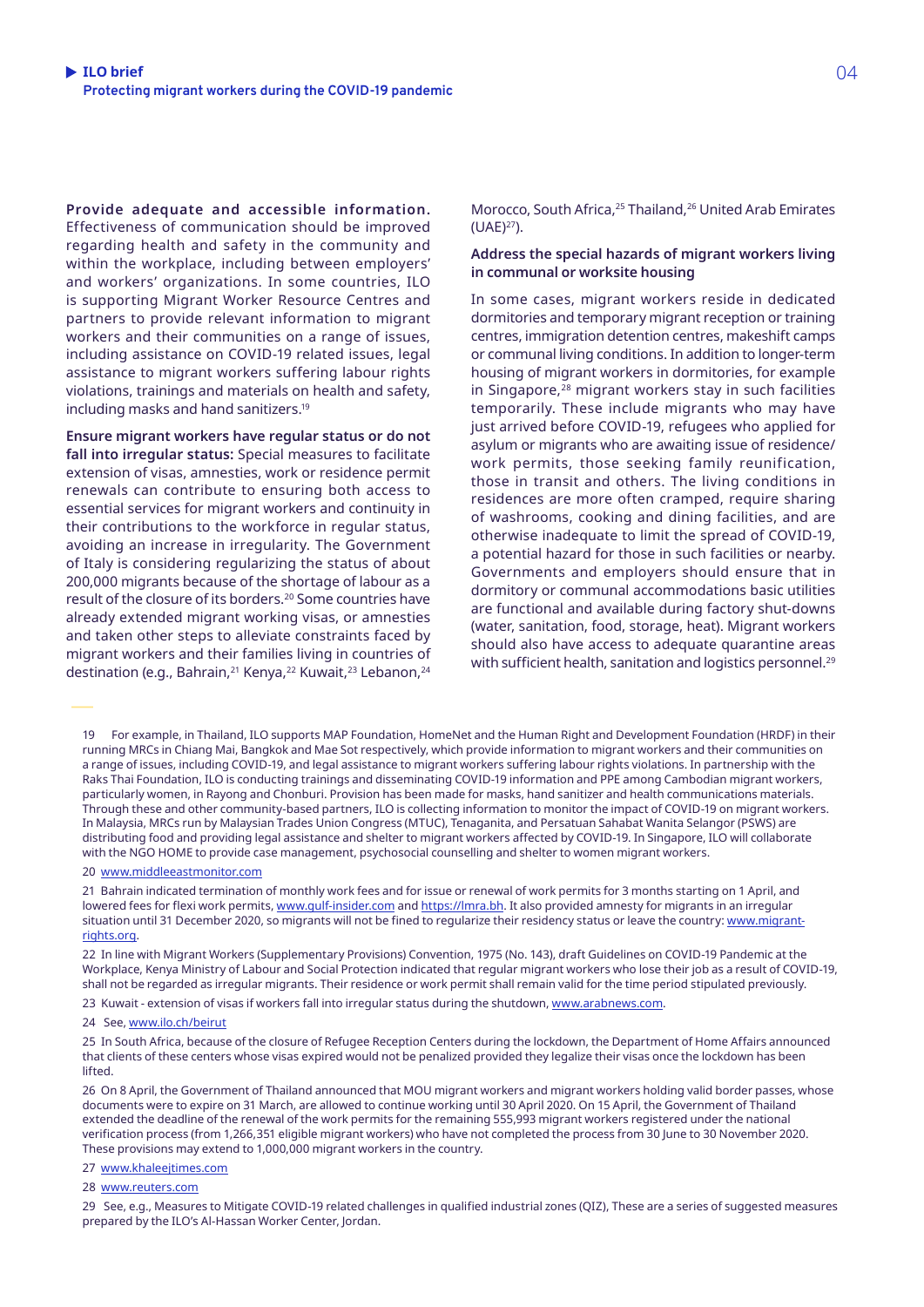Countries, such as Bahrain, have established specific responsibilities of employers (and workers) in the private sector to ensure appropriate accommodations and facilities protective of migrant workers during the pandemic.<sup>30</sup>

**Provide all migrant workers with access to legal remedies for unfair treatment.** All migrant workers, including those who may have become undocumented or in irregular status, should have access to legal remedies for unfair treatment, including related to reduced or non-payment of wages, denial of other entitlements and workplace discrimination, and have access to legal advice and language interpretation services where necessary.

### Bilateral and multilateral cooperation to migrant workers and their families can ensure their protection, safe return and effective reintegration into labour markets

For migrant workers who are in irregular status or returning home, strong collaboration with the country of origin on amnesties, regularization, information exchange and processes of return can ensure protections and smoother repatriation (including processing documents), and support for skills recognition and other measures to facilitate effective reintegration into labour markets. For example, bilateral (and subregional) cooperation can facilitate economic support to migrants who have lost their jobs or help prepare them for re-entry and reintegration into home labour markets. The Philippines

is extending financial stipends to migrant workers abroad and, together with Hong Kong (China), helping ensure that Filipino migrant workers are still able to travel when they have valid employment contracts and are supported by recruitment agencies and fair recruitment processes on both ends of the migration corridor, including for migrant domestic workers.31 Other countries have also called for solidarity with migrants.<sup>32</sup>

Skills recognition for migrant workers to take up employment opportunities arising in health care and other sectors can also help meet labour market needs and foster workers' reintegration into jobs in home countries. Peru and Argentina, for example, are developing expedited procedures for the recognition of the professional qualifications of Venezuelan migrants in the country of destination, at least for the duration of the response to the COVID-19 pandemic.<sup>33</sup> Trade unions are also cooperating across borders, for example between Malaysia and Bangladesh, on various migrant worker supports, including food distribution.<sup>34</sup> India has sent a medical team to support Kuwait, which hosts about one million Indian migrant workers.35

Some countries of origin are enhancing unilateral measures or consular services in countries of destination. They are establishing dedicated helplines, website, focal points in line ministries and information exchange that target the specific needs of their nationals working broad, including information services, legal assistance and humanitarian support to stranded workers (e.g., India, 36 Sri Lanka,<sup>37</sup> Pakistan,<sup>38 39</sup> Bangladesh) including to provide emergency services to their migrant workers.

32 The Prime Ministers of India and Nepal emphasized taking good care of the citizens who are stuck in each others' countries due to lockdown in accordance with the Peace and Friendship Treaty of 1950 between the two countries.

33 See, e.g., [www.lanacion.com;](https://www.lanacion.com.ar/sociedad/coronavirus-municipios-provincia-buenos-aires-sumaran-medicos-nid2346577) [www.telemetro.com](https://www.telemetro.com/internacionales/2020/04/12/peru-abre-la-puerta-a-contratar-medicos-extranjeros-para-enfrentar-covid-19/2768677.html).

34 [www.ilo.org/asia](https://www.ilo.org/asia/publications/WCMS_741512/lang--en/index.htm).

35 [https://economictimes.indiatimes.com](https://economictimes.indiatimes.com/news/politics-and-nation/india-sends-medical-team-to-kuwait-to-fight-covid-strengthening-neighbourhood-policy/articleshow/75097290.cms?from=mdr)

36 [www.indiatoday.in](https://www.indiatoday.in/india/story/coronavirus-pandemic-mea-launches-helplines-for-those-seeking-assistance-1656212-2020-03-16)

38 Pakistan missions abroad have established 24/7 hotlines to assist "diaspora communities with designated focal persons.

39 [www.ophrd.gov.pk](http://www.ophrd.gov.pk/Detail/ZTBmMTE5ZmEtMzQyNi00OWU2LThiMDctZThmZDVlZjMzMTk2)

<sup>30</sup> Bahrain Ministry of Labour and Social Development administrative circular sets out the responsibilities of employers (and workers) in the private sector (including employers with workers in labour camps) to ensure that (1) labour accommodations house a reduced number of workers in a room; (2) that workers must be at least three metres away from each other in a room; (3) that toilet and sanitation facilities in the labour camp are increased; and (4) that employers provide an isolation facility to treat any worker if tested positive for COVID-19. Labour inspectors are also to continue their checks at the labour camps.

<sup>31</sup> A particular case of support to Filipino migrant workers is being facilitated by the Fair Employment Agency (FEA), which ensures a transparent flow of information to employers and workers through its website and distribution of leaflets. Information to employers includes advice on processing documentation, travel restrictions, statutory home leave and how to defer it, and discussions with domestic workers on salary payments, among others. Advice to domestic workers includes information on COVID-19, how to seek medical help, salary negotiation, contract termination, avenues for support, quarantine measures, and a recommendation that employers should additional expenses that may be incurred, such as for the visa extension fees, additional transportation expenses or termination settlements.

<sup>37</sup> Sri Lanka has established an online information portal, "Contact Sri Lanka", for overseas Sri Lankans, including migrant workers, to provide immediate support.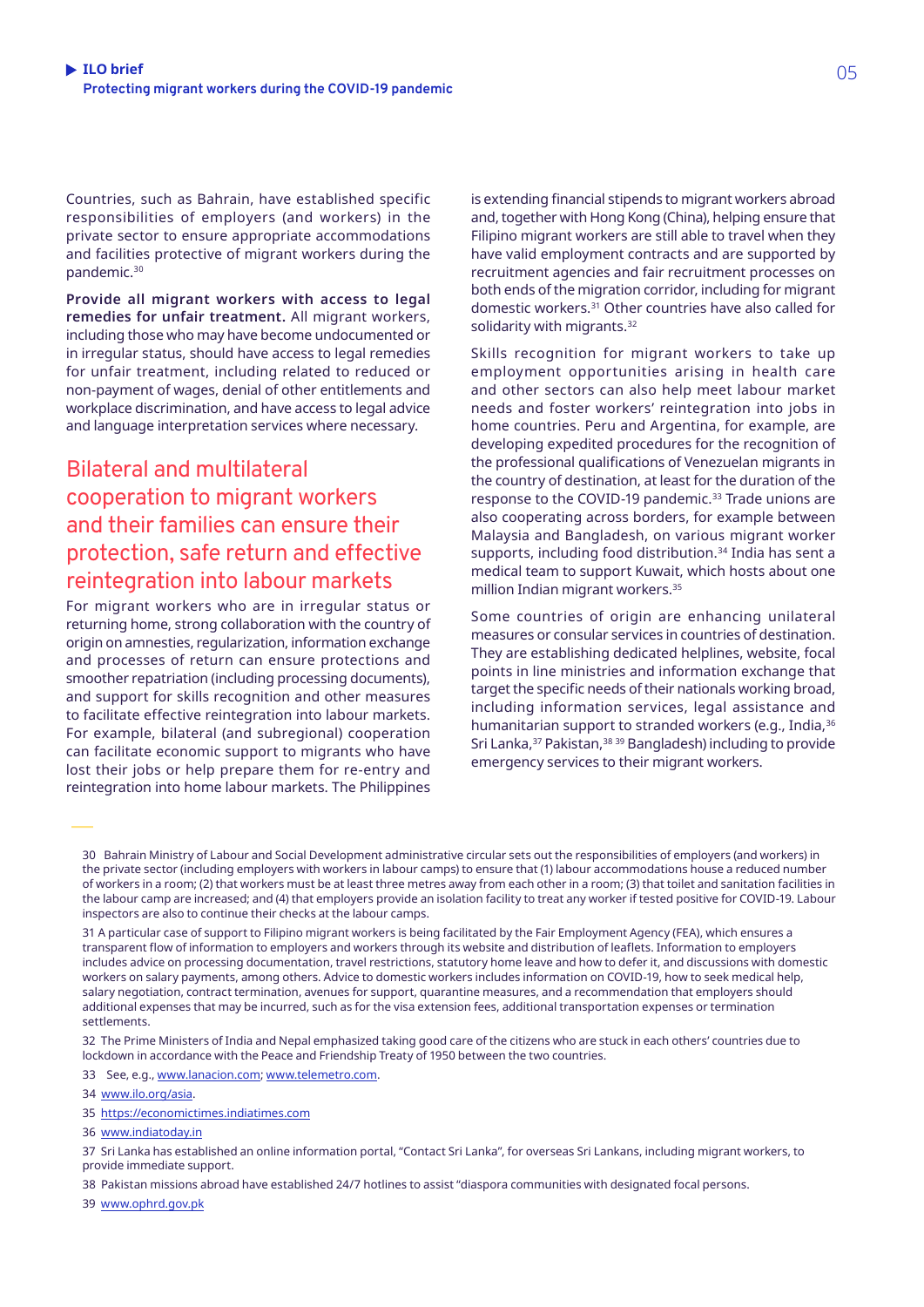### Policies based upon social dialogue and full involvement of employers' and workers' organizations can foster inclusion of migrant workers in national responses

The concerted action of governments, employers' and workers' organizations in developing COVID-19 policy responses can help to address many labour market issues, including health and safety and adequate working conditions, support to businesses and small enterprises, extension of social protection, and the consideration of employment opportunities for migrant workers. The International Organisation of Employers (IOE) and International Trade Union Confederation (ITUC) issued a joint statement on COVID-19 calling for enhanced coordination of all actors and for international financial institutions to support socio-economic measures and policies. It further called "in the strongest terms" for social dialogue and on the important role of the social partners.40

During the initial phase of the COVID-19 outbreak, a number of countries and their social partners have implemented decisive measures to combat the spread of the disease, while mitigating its pernicious effect on the economy and labour market.<sup>41</sup> For example, social dialogue in the Philippines helped to foster measures on financial assistance to displaced overseas Filipino workers due to COVID-19.42

Employers' and workers' organizations can also take useful steps in their individual capacity. The IOE, for instance, has published a Guide for surviving COVID-1943 with practical recommendations and strategies for business, including in communicating with employees and taking safety and health measures in the workplace. The ILO Employers Guide recognizes that migrant workers are one of the groups vulnerable to COVID-19 and provides detailed guidance on how to create a working environment that does not discriminate or stigmatize those who have contracted the virus.44 Practical suggestions are provided on a range of issues for employers to consider, such as establishing gender-sensitive policies inclusive of migrant workers, persons with disabilities and minority groups, encouraging workers to proactively report abusive incidents, and establishing complaints mechanisms, to avoid and prevent unlawful discrimination, harassment or violence against workers or their family members who have contracted COVID-19.45

Workers' organizations are also actively helping to support the promotion and protection of the rights of workers, including migrant workers, during the pandemic in affected communities. International trade union organizations, such as the ITUC, $46$  ETUC, $47$  TUCA $48$ have created specific spaces on their websites to collect information of their affiliates or to showcase the actions for the defence of workers' rights during the pandemic which includes migrant workers' rights. The ILO collects and updates information on public responses to the COVID-19 crisis and implications for workers.49

- 46 [www.ituc-csi.org](https://www.ituc-csi.org/covid-19-responses)
- 47 [www.etuc.org](https://www.etuc.org/en/trade-unions-and-coronavirus)

<sup>40</sup> Joint IOE and ITUC statement, [www.ioe-emp.org](https://www.ioe-emp.org/en/news-events-documents/news/news/1584954926-joint-statement-on-covid-19/).

<sup>41</sup> The site allows to search a country or territory to find out the measures implemented by governments, employers' and workers' organizations, and those efforts relying on social dialogue. See ILO [www.ilo.org](https://www.ilo.org/global/topics/coronavirus/country-responses/lang--en/index.htm)

<sup>42</sup> On 14 April, for example, the National Tri-partite Industrial Peace Council (NTIPC) of the Department of Labor and Employment (DOLE) convened a meeting where trade union representatives presented their position paper regarding the implementation of the recently issued DOLE Department Order (DO) 212 on the financial assistance to be provided to displaced Overseas Filipino Workers (OFWs) due to COVID-19.

<sup>43</sup> See, [www.ioe-emp.org](https://www.ioe-emp.org/index.php?eID=dumpFile&t=f&f=146627&token=dbce8eb97c52827206ab1b83f15da0d501170b7a)

<sup>44</sup> See, ILO Bureau for Employers' Activities (ILO-ACT/EMP), [www.ilo.org.](https://www.ilo.org/wcmsp5/groups/public/---ed_dialogue/---act_emp/documents/publication/wcms_740212.pdf)

<sup>45</sup> Ibid., p. 28.

<sup>48</sup> [http://csa-csi.org](http://csa-csi.org/?s=covid)

<sup>49</sup> The ILO Bureau for Workers Activities (ACTRAV), [www.ilo.org/actrav;](https://www.ilo.org/actrav/lang--en/index.htm) see also ACTRAV analysis of government responses, [www.ilo.org/](https://www.ilo.org/actrav/info/pubs/WCMS_740916/lang--en/index.htm) [actrav](https://www.ilo.org/actrav/info/pubs/WCMS_740916/lang--en/index.htm)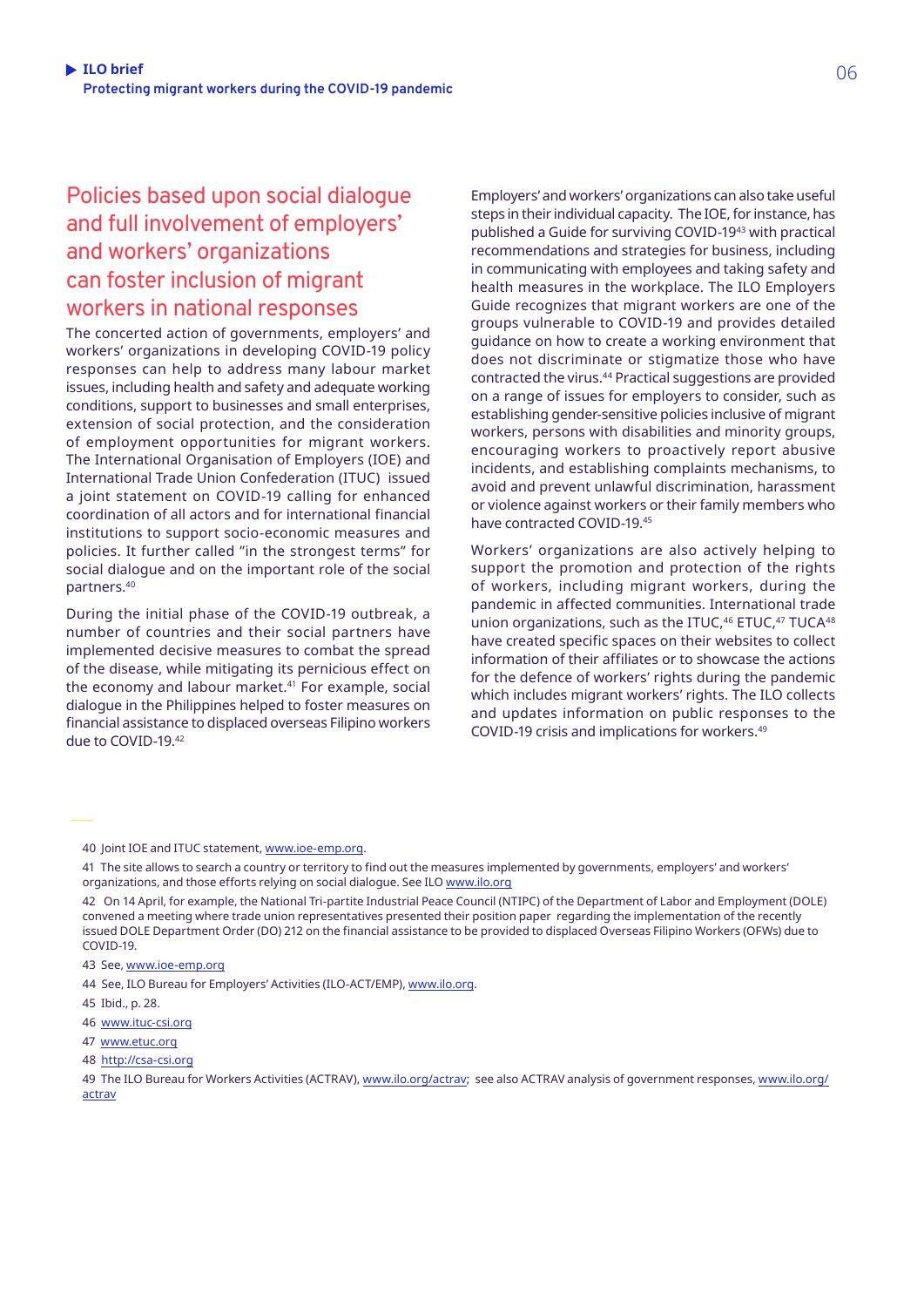In a number of regions and countries, Global Union Federations and local trade unions have focused their efforts on migrant workers' rights protection<sup>50</sup> by: advocating their rights<sup>51</sup> (e.g., the Southern African Trade Union Coordination Council (SATUCC) calls for special attention to the situation of migrant workers)<sup>52</sup>; Réseau Syndical Migrations Méditerranéennes Subsahariennes – RSMMS, in the name of its 30 member organizations from North and West Africa and Southern Europe called for a range of protection measures for migrant workers<sup>53</sup>), including access to health services (e.g., Tunisia,<sup>54</sup> Bahrain and Kuwait<sup>55</sup>) and through counselling and information on income and social benefits they are entitled to during the COVID-19 outbreak (e.g., Italy)<sup>56</sup> and on pay protection and insurance eligibility during the COVID-19 crisis (e.g., Canada).<sup>57</sup>

### ▶ How the ILO assists

As the world steps up the fight to prevent the spread of the pandemic, it is essential to ensure that migrant workers are not unduly disadvantaged. The implementation of migrant workers' human rights and international labour standards is even more critical during the pandemic with rising levels of xenophobia, violence and harassment, and social tensions. Ensuring equal working conditions and access to workplace safety and health and to social protection, in line with nationals, is fundamental.

The ILO is taking concrete measures in this direction. It is helping to support: evidence-based policy-making through the creation of monitoring and rapid assessment tools, and trade unions and Migrant Worker Resource Centers to circulate questionnaires to assess the impact of COVID-19 on migrant workers' health and livelihoods, while also providing assistance for recovery of migration expenses and unpaid wages and, where needed, health kits for returning migrants.<sup>58</sup> At the regional level in Asia and the Middle East, a number of country specific efforts are ongoing. For example, ILO is offering support to the Government of Qatar in the development of surveys on health and employment for all workers<sup>59</sup> and to the National Commission for Women in India in issuing guidelines for the protection of internal women migrant workers.

Together with its partners, ILO is reorienting development cooperation activities to assist governments in Africa, Asia and Latin America to ensure national health and safety, social protection and economic policies are inclusive of all migrant workers. To help address the challenges of labour market reintegration of returning migrant workers, ILO is updating technical guidance and tools, including on skills recognition, for targeted delivery in various countries and regions. The challenge is to scale up these efforts quickly to support national efforts to ensure migrant workers are not left behind in national COVID-19 responses as countries move beyond the pandemic.

50 See, e.g., International Transport Workers' Federation (ITF): [www.itfglobal.org](https://www.itfglobal.org/en/about-us/covid-19-updates); Public Services International (PSI): [https://publicservices.](https://publicservices.international/resources/news/coronavirus-guidance-briefing-for-union-action—update?id=10637&lang=en) [international](https://publicservices.international/resources/news/coronavirus-guidance-briefing-for-union-action—update?id=10637&lang=en); Blog: Beyond health workers, millions more need better conditions to beat Covid-19; European Public Services Union (EPSU): [www.epsu.org](https://www.epsu.org/article/covid-19-national-updates); Education International (EI): Tracker of newest developments + statement; IndustriAll: [www.industriall-union.org;](http://www.industriall-union.org/covid-19) UNI Global Union: [https://uniglobalunion.org;](https://uniglobalunion.org/unions-global-response-covid19) IUF (Food, Farm and Hotel Workers): [www.iuf.org](http://www.iuf.org/show.php?lang=en&tid=384); International Federation of Musicians (FIM): [www.fim-musicians.org](https://www.fim-musicians.org/covid-19-response-of-unions/); BWI: [www.bwint.org;](https://www.bwint.org/cms/covid-19-union-response-1689) International Federation of Journalists (IFJ): Covid-19: Report Safely; International Federation of Musicians (FIM): Covid-19

#### 51 [www.ituc-csi.org](https://www.ituc-csi.org/IMG/pdf/satucc_covid19_statement_-_final_draft.pdf)

- 52 [www.ituc-csi.org](https://www.ituc-csi.org/IMG/pdf/satucc_covid19_statement_-_final_draft.pdf)
- 53 [https://publicservices.international](https://publicservices.international/resources/news/solidarit-et-rponses-pour-faire-face-au-covid-19?id=10707&lang=fr)
- 54 [www.tap.info.tn](https://www.tap.info.tn/en/Portal-Society/12550208-call-to-step-up)

55 The General Federation of Bahrain Trade Unions (GFBTU) Central Council has allocated BD 15,000 (USD 40,000) to support migrant workers in Bahrain with humanitarian assistance. With GFBTU Migrant Workers' Committee, it is surveying COVID-19 impacts on migrant workers and how best to assist. The Kuwait Trade Union Federation has advocated a number of measures for migrant workers protection, [www.solidaritycenter.org](https://www.solidaritycenter.org/migrant-workers-essential-workers-not-only-in-covid-19/)

56 FILLEA-CGIL advocates a number of measures protecting migrant workers, [www.bwint.org](https://www.bwint.org/cms/news-72/italy-unions-inform-migrant-construction-workers-of-gov-t-benefits-vs-covid-19-1724)

57 Canada`s UFCW, and the Agriculture Workers Alliance (AWA), and their community allies have achieved pay protection and Employment Insurance eligibility for migrant and temporary foreign workers who are laid off, have become ill, or have to quarantine due to COVID-19. In addition, the federal government has agreed to remove its prohibition – instituted in response to the coronavirus pandemic – on temporary foreign and migrant farm workers attempting to enter Canada for work.[www.ufcw.ca](http://www.ufcw.ca/index.php?option=com_content&view=art) See e.g., [www.ilo.org/beirut](https://www.ilo.org/beirut/projects/qatar-office/WCMS_740167/lang--en/index.htm. icle&id=32618:ufcw-and-allies-secure-pay-protection-ei-eligibility-for-migrant-workers-during-covid-19-pandemic&catid=10153&Itemid=6&lang=en)

58 Support is under ILO`s TRIANGLE, Safe and Fair, DIILM and MWEA projects in Asian countries. ILO support to the Confederation of Trade Unions of Myanmar (CTUM) Migrant Resource Centre in Yangon assists migrants reclaiming migration expenses from COVID-19 restrictions, and for returning migrant workers to recover unpaid salaries or entitlements. In Bago, with 6,000 returnees in one week, CTUM provides care packages and PPE support.

59 See e.g., [www.ilo.org/beirut](https://www.ilo.org/beirut/projects/qatar-office/WCMS_740167/lang--en/index.htm).